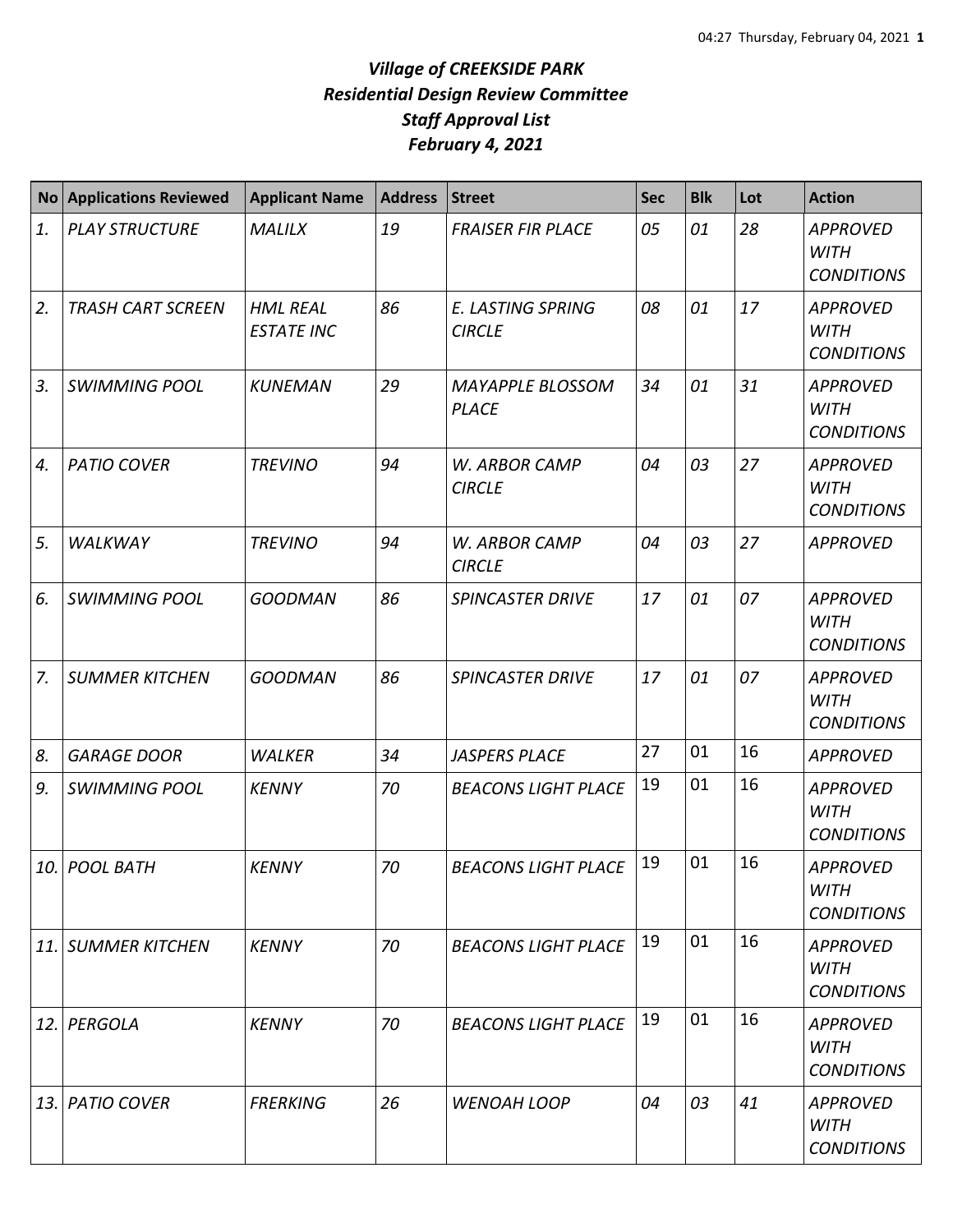|      | <b>No Applications Reviewed</b>    | <b>Applicant Name</b>                             | <b>Address</b> | <b>Street</b>                         | <b>Sec</b> | <b>Blk</b> | Lot | <b>Action</b>                                       |
|------|------------------------------------|---------------------------------------------------|----------------|---------------------------------------|------------|------------|-----|-----------------------------------------------------|
| 14.  | <b>SWIMMING POOL</b>               | YABUTA                                            | 82             | <b>LINDENBERRY CIRCLE</b>             | 27         | 01         | 51  | <b>APPROVED</b><br><b>WITH</b><br><b>CONDITIONS</b> |
| 15.  | <b>SUMMER KITCHEN</b>              | <b>SWIDERSKI</b>                                  | 102            | S. CURLY WILLOW<br><b>CIRCLE</b>      | 15         | 01         | 10  | <b>APPROVED</b><br><b>WITH</b><br><b>CONDITIONS</b> |
| 16.  | <b>FIREPIT</b>                     | <b>SWIDERSKI</b>                                  | 102            | S. CURLY WILLOW<br><b>CIRCLE</b>      | 15         | 01         | 10  | <b>APPROVED</b><br><b>WITH</b><br><b>CONDITIONS</b> |
| 17.  | PAVING                             | <b>SWIDERSKI</b>                                  | 102            | S. CURLY WILLOW<br><b>CIRCLE</b>      | 15         | 01         | 10  | <b>APPROVED</b>                                     |
| 18.  | <b>SWIMMING POOL</b>               | <b>MARTINEZ</b>                                   | 27             | <b>CRYSTAL CANYON</b><br><b>PLACE</b> | 01         | 01         | 40  | <b>APPROVED</b><br><b>WITH</b><br><b>CONDITIONS</b> |
| 19.  | <b>PERGOLA</b>                     | CDG<br><b>WOODWAY</b><br><b>PROPERTIES</b>        | 86             | S. WATERBRIDGE<br><b>DRIVE</b>        | 29         | 01         | 02  | <b>APPROVED</b><br><b>WITH</b><br><b>CONDITIONS</b> |
| 20.  | <b>SUMMER KITCHEN</b>              | CDG<br><b>WOODWAY</b><br><b>PROPERTIES</b>        | 86             | S. WATERBRIDGE<br><b>DRIVE</b>        | 29         | 01         | 02  | <b>APPROVED</b><br><b>WITH</b><br><b>CONDITIONS</b> |
| 21.  | <b>FIREPIT</b>                     | <b>CDG</b><br><b>WOODWAY</b><br><b>PROPERTIES</b> | 86             | S. WATERBRIDGE<br><b>DRIVE</b>        | 29         | 01         | 02  | <b>APPROVED</b><br><b>WITH</b><br><b>CONDITIONS</b> |
| 22.  | <b>HOME</b><br><b>CONSTRUCTION</b> | <b>ELLSWORTH</b>                                  | $\overline{2}$ | PEERLESS POINT PLACE                  | 27         | 01         | 13  | <b>APPROVED</b><br><b>WITH</b><br><b>CONDITIONS</b> |
| 23.  | <b>POOL EQUIPMENT</b>              | <b>GOMSAN LLC</b>                                 | 198            | <b>BAUER POINT COURT</b>              | 06         | 01         | 63  | <b>APPROVED</b><br><b>WITH</b><br><b>CONDITIONS</b> |
| 24.1 | <b>SWIMMING POOL</b>               | <b>TINUBU</b>                                     | 89             | S. WATERBRIDGE<br><b>DRIVE</b>        | 29         | 02         | 01  | <b>APPROVED</b><br>WITH<br><b>CONDITIONS</b>        |
| 25.  | <b>FIREPLACE</b>                   | <b>SEAMANS</b>                                    | 10             | LAKE REVERIE PLACE                    | 17         | 01         | 03  | <b>APPROVED</b><br><b>WITH</b><br><b>CONDITIONS</b> |
| 26.  | <b>FENCE</b>                       | <b>BRAUN</b>                                      | 107            | <b>FINN CORNER WAY</b>                | 33         | 03         | 13  | <b>APPROVED</b>                                     |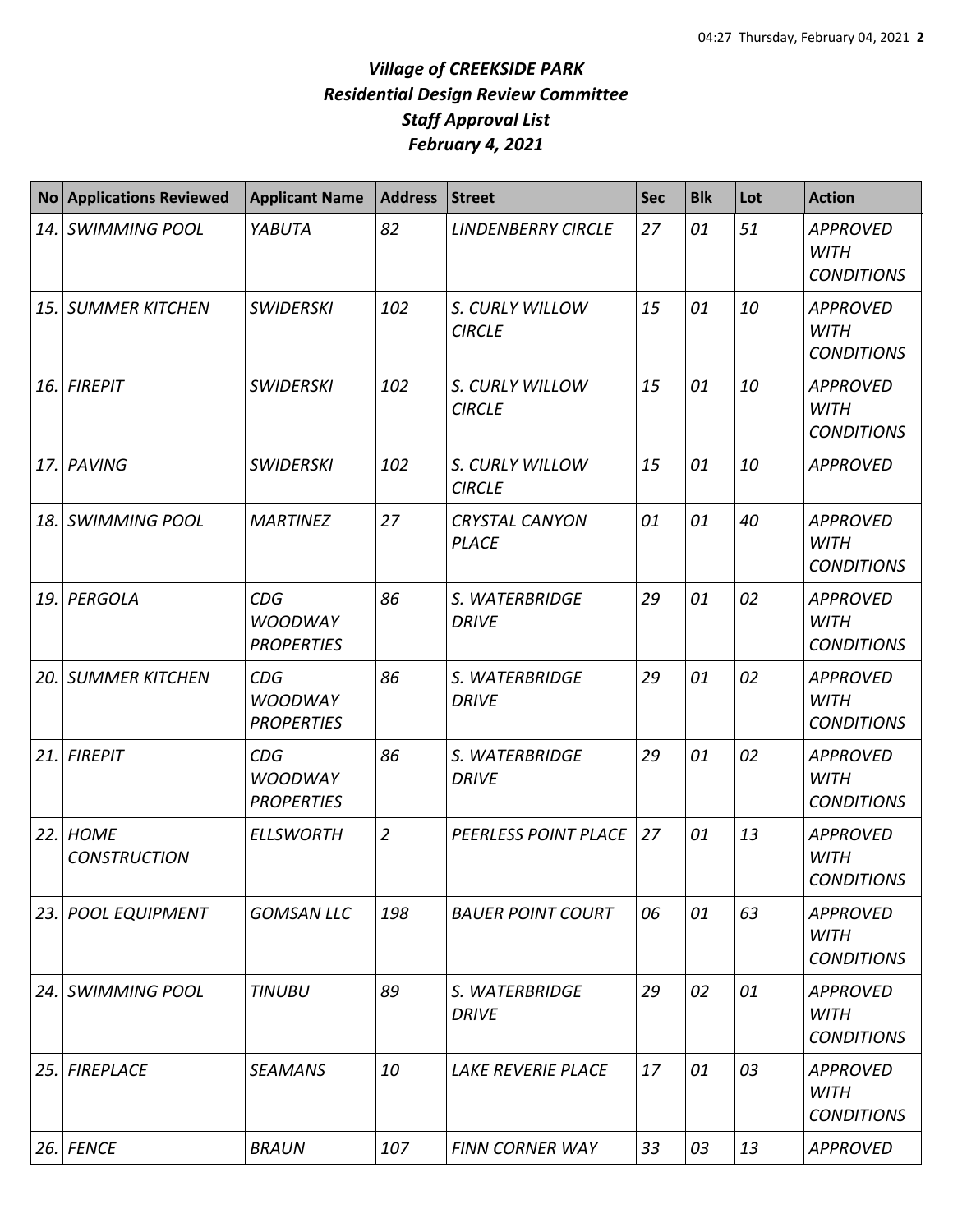| <b>No</b> | <b>Applications Reviewed</b>       | <b>Applicant Name</b> | <b>Address</b> | <b>Street</b>                             | <b>Sec</b> | <b>Blk</b> | Lot | <b>Action</b>                                       |
|-----------|------------------------------------|-----------------------|----------------|-------------------------------------------|------------|------------|-----|-----------------------------------------------------|
| 27.       | <b>SWIMMING POOL</b>               | <b>FLENER</b>         | 26             | S. PINTO POINT CIRCLE                     | 12         | 01         | 12  | <b>APPROVED</b><br><b>WITH</b><br><b>CONDITIONS</b> |
| 28.       | <b>FIREPIT</b>                     | <b>FLENER</b>         | 26             | S. PINTO POINT CIRCLE                     | 12         | 01         | 12  | <b>APPROVED</b><br><b>WITH</b><br><b>CONDITIONS</b> |
| 29.       | <b>HOME</b><br><b>CONSTRUCTION</b> | <b>LOPEZ SUAREZ</b>   | 6              | <b>PINEFIELD CREEK</b><br><b>COURT</b>    | 41         | 01         | 08  | <b>APPROVED</b><br><b>WITH</b><br><b>CONDITIONS</b> |
| 30.       | <b>COLOR</b>                       | <b>MARTINEZ</b>       | 119            | <b>E. LASTING SPRING</b><br><b>CIRCLE</b> | 08         | 02         | 29  | <b>APPROVED</b>                                     |
| 31.       | <b>SWIMMING POOL</b>               | <b>SKORNETSKIY</b>    | 275            | <b>ROCKWELL PARK BLVD</b>                 | 33         | 03         | 08  | <b>APPROVED</b><br><b>WITH</b><br><b>CONDITIONS</b> |
| 32.       | <b>WINDOW</b>                      | <b>SCHUMANN</b>       | 31             | N. SHIMMERING ASPEN<br><b>CIRCLE</b>      | 19         | 01         | 06  | <b>APPROVED</b><br><b>WITH</b><br><b>CONDITIONS</b> |
| 33.       | <b>ROOF</b>                        | <b>BELL</b>           | 35             | <b>FRAISER FIR PLACE</b>                  | 05         | 01         | 32  | <b>APPROVED</b>                                     |
| 34.       | <b>HOME</b><br><b>CONSTRUCTION</b> | PARK                  | 39             | <b>SAWBRIDGE CIRCLE</b>                   | 29         | 02         | 07  | <b>APPROVED</b><br><b>WITH</b><br><b>CONDITIONS</b> |
| 35.       | <b>SWIMMING POOL</b>               | <b>ATTOLINI</b>       | 96             | <b>FLATWOODS PLUM</b><br><b>DRIVE</b>     | 35         | 01         | 19  | <b>APPROVED</b><br><b>WITH</b><br><b>CONDITIONS</b> |
|           | 36. PATIO COVER                    | <b>ATTOLINI</b>       | 96             | <b>FLATWOODS PLUM</b><br><b>DRIVE</b>     | 35         | 01         | 19  | <b>APPROVED</b><br><b>WITH</b><br><b>CONDITIONS</b> |
| 37.       | <b>POOL BATH</b>                   | <b>ATTOLINI</b>       | 96             | <b>FLATWOODS PLUM</b><br>DRIVE            | 35         | 01         | 19  | <b>APPROVED</b><br><b>WITH</b><br><b>CONDITIONS</b> |
|           | 38. SUMMER KITCHEN                 | <b>ATTOLINI</b>       | 96             | <b>FLATWOODS PLUM</b><br><b>DRIVE</b>     | 35         | 01         | 19  | <b>APPROVED</b><br><b>WITH</b><br><b>CONDITIONS</b> |
| 39.       | <b>COLOR</b>                       | <b>MURDOCH</b>        | 70             | <b>SPINCASTER DRIVE</b>                   | 17         | 01         | 11  | <b>APPROVED</b>                                     |
|           | 40. SKYLIGHTS                      | LIN                   | 38             | <b>CAPRICE BEND PLACE</b>                 | 12         | 01         | 10  | <b>APPROVED</b><br><b>WITH</b><br><b>CONDITIONS</b> |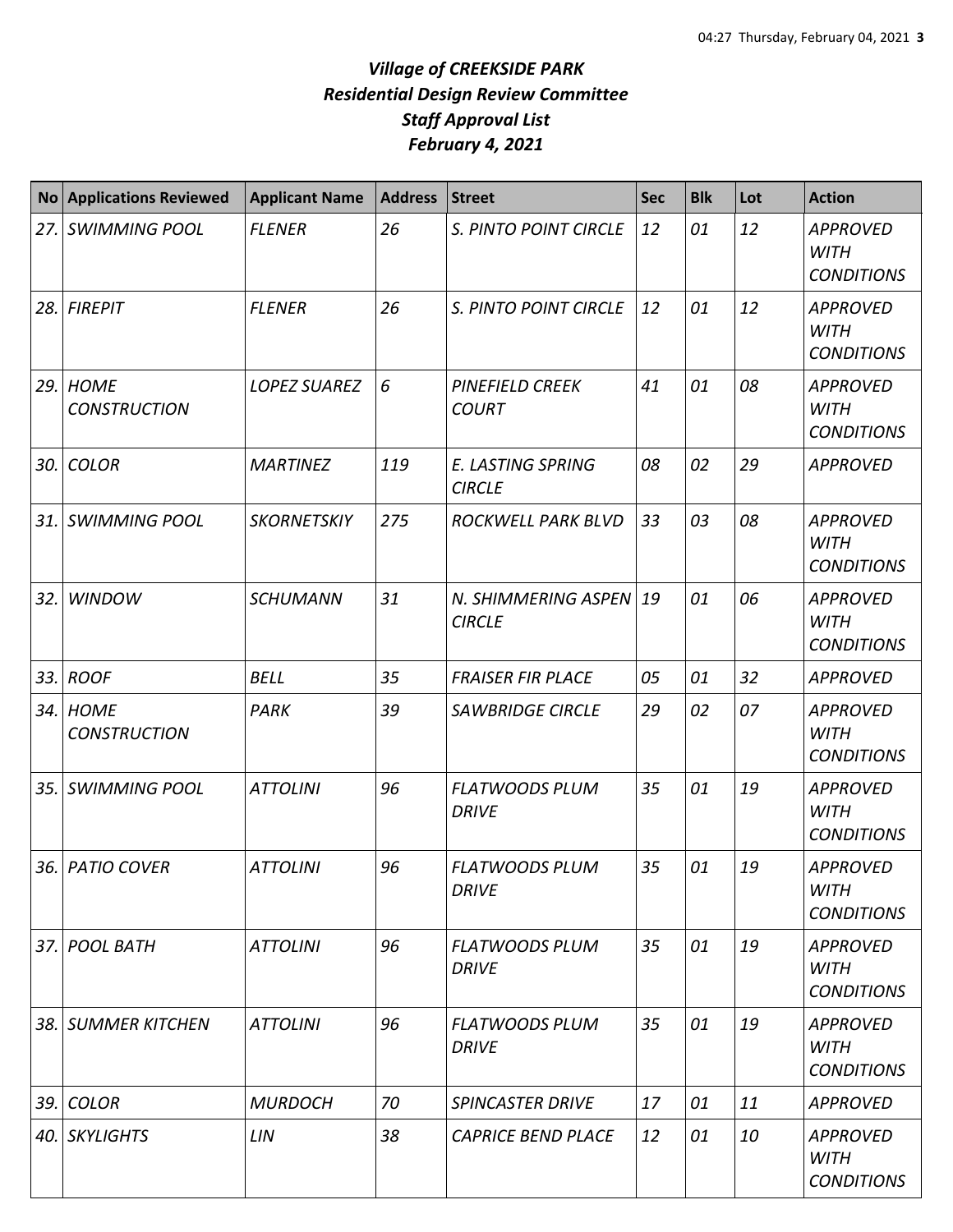| <b>No</b> | <b>Applications Reviewed</b> | <b>Applicant Name</b> | <b>Address</b> | <b>Street</b>                           | <b>Sec</b> | <b>Blk</b> | Lot | <b>Action</b>                                       |
|-----------|------------------------------|-----------------------|----------------|-----------------------------------------|------------|------------|-----|-----------------------------------------------------|
| 41.       | <b>GENERATOR</b>             | <b>REED</b>           | 78             | <b>FOOTBRIDGE WAY</b>                   | 36         | 08         | 05  | <b>APPROVED</b><br><b>WITH</b><br><b>CONDITIONS</b> |
| 42.       | <b>COLOR</b>                 | <b>MEKELBURG</b>      | 71             | W. CANYON WREN<br><b>CIRCLE</b>         | 13         | 01         | 26  | <b>APPROVED</b>                                     |
| 43.       | <b>PLAY STRUCTURE</b>        | <b>REBARCHIK</b>      | 159            | <b>ROCKY POINT DRIVE</b>                | 05         | 02         | 06  | <b>APPROVED</b>                                     |
| 44.       | PAVING                       | <b>AYYOBI</b>         | 30             | <b>KITTATINNY PLACE</b>                 | 03         | 04         | 15  | <b>APPROVED</b>                                     |
| 45.       | <b>SWIMMING POOL</b>         | <b>DAVENPORT</b>      | 10             | <b>CANOPY GREEN DRIVE</b>               | 21         | 01         | 03  | <b>APPROVED</b><br><b>WITH</b><br><b>CONDITIONS</b> |
| 46.       | <b>SUMMER KITCHEN</b>        | <b>DAVENPORT</b>      | 10             | <b>CANOPY GREEN DRIVE</b>               | 21         | 01         | 03  | <b>APPROVED</b><br><b>WITH</b><br><b>CONDITIONS</b> |
| 47.       | <b>FIREPIT</b>               | <b>DAVENPORT</b>      | 10             | <b>CANOPY GREEN DRIVE</b>               | 21         | 01         | 03  | <b>APPROVED</b><br><b>WITH</b><br><b>CONDITIONS</b> |
| 48.       | PERGOLA                      | <b>DAVENPORT</b>      | 10             | <b>CANOPY GREEN DRIVE</b>               | 21         | 01         | 03  | <b>APPROVED</b><br><b>WITH</b><br><b>CONDITIONS</b> |
| 49.       | <b>PATIO COVER</b>           | VILLARREAL            | 23             | <b>MAYAPPLE BLOSSOM</b><br><b>PLACE</b> | 34         | 01         | 33  | <b>APPROVED</b><br><b>WITH</b><br><b>CONDITIONS</b> |
| 50.       | <b>SUMMER KITCHEN</b>        | VILLARREAL            | 23             | <b>MAYAPPLE BLOSSOM</b><br><b>PLACE</b> | 34         | 01         | 33  | <b>APPROVED</b><br><b>WITH</b><br><b>CONDITIONS</b> |
| 51.       | <b>COLOR</b>                 | <b>WRIGHT</b>         | 18             | <b>HOLLYFLOWER PLACE</b>                | 15         | 01         | 23  | <b>APPROVED</b>                                     |
| 52.       | <b>ROOF</b>                  | <b>HILCHEY</b>        | 18             | <b>RICEGRASS PLACE</b>                  | 10         | 01         | 19  | <b>APPROVED</b>                                     |
| 53.       | <b>SWIMMING POOL</b>         | <b>SAID</b>           | 30             | N. WATERBRIDGE<br><b>DRIVE</b>          | 29         | 01         | 24  | <b>APPROVED</b><br><b>WITH</b><br><b>CONDITIONS</b> |
| 54.       | <b>FIREPIT</b>               | <b>SAID</b>           | 30             | N. WATERBRIDGE<br><b>DRIVE</b>          | 29         | 01         | 24  | <b>APPROVED</b><br><b>WITH</b><br><b>CONDITIONS</b> |
| 55.       | <b>ARTIFICIAL TURF</b>       | <b>CRITES</b>         | 23             | E. WADING POND<br><b>CIRCLE</b>         | 08         | 01         | 06  | <b>APPROVED</b><br><b>WITH</b><br><b>CONDITIONS</b> |